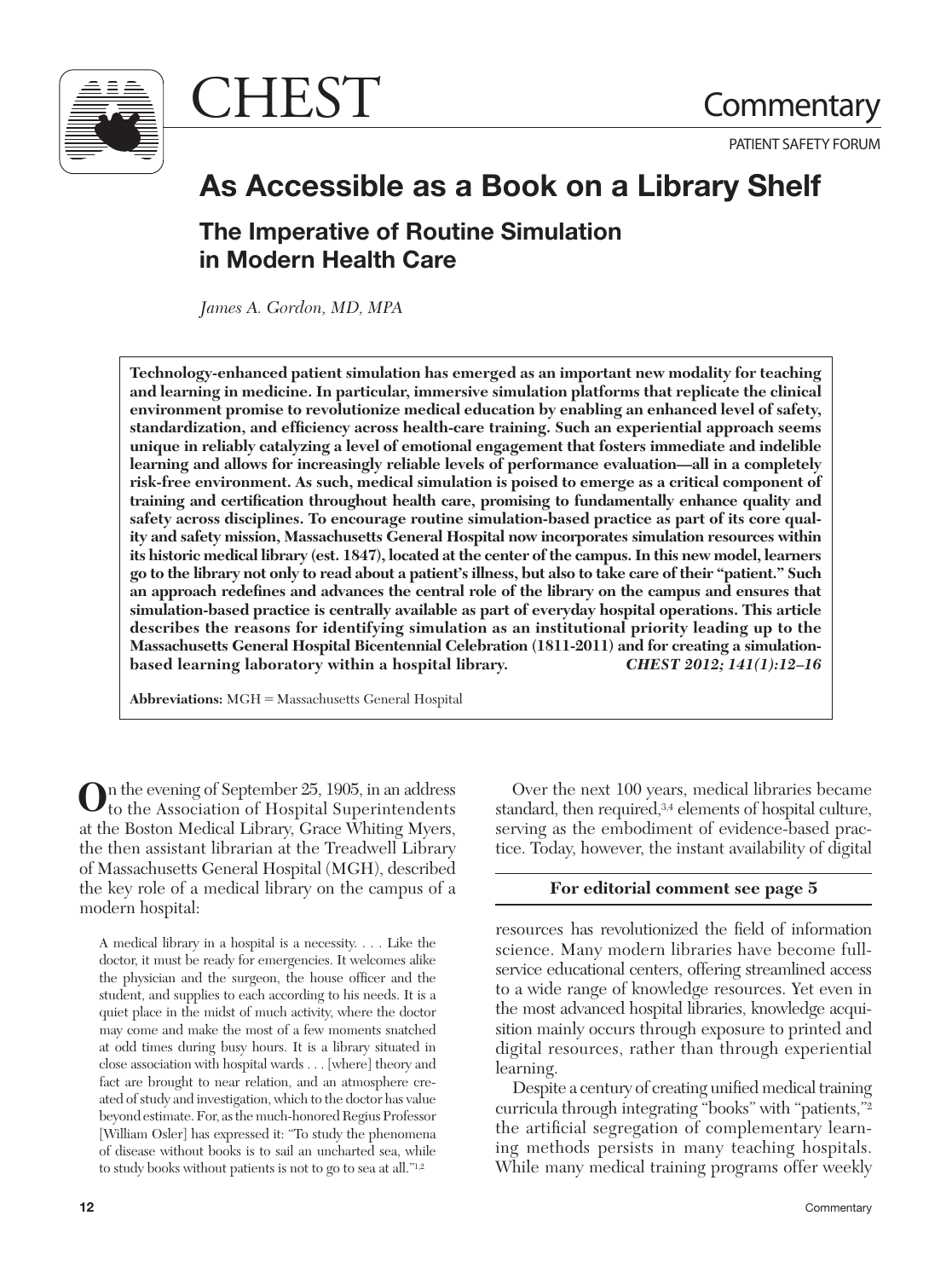readings, lectures, and conference sessions to inform daily patient care duties, there remains a paucity of reliable opportunities to "practice" action-oriented skill sets in a protected, reflective setting.<sup>5</sup> This realization, coupled with increasing work-hour restrictions for hospital trainees, has resulted in the increasing use and development of simulation centers across academic medical campuses. <sup>6</sup> These educational centers are designed to replicate clinical care in a realistic yet artificial teaching environment, a setting typically populated by dynamic robot-mannequins and trainers. 7,8 The centers, however, are often located at some distance from the main hospital campus, and core activity is typically more occasional than routine.

 To encourage "deliberate practice" as part of daily activity—the hallmark of any field of expertise<sup>9</sup>— MGH now incorporates simulation opportunities as part of the Treadwell Library suite of services; a flexible simulation ward is now located within the walls of the library itself, in the heart of the campus. In this model, learners go to the library not only to read about a patient's illness, but also to take care of their "patient," accessing a clinical environment fully supported by modern knowledge resources. Such an approach redefines and advances the role of the library on the campus and ensures that simulation-based practice is institutionalized as part of the hospital quality and safety mission. This article describes the reasons for identifying simulation as a key institutional priority and for creating a simulation-based learning laboratory within a hospital library.

#### WHY IS SIMULATION SO IMPORTANT?

 Integrating simulation-based training within an established medical library of a major teaching hospital is one of many signals that patient simulation has

**DOI: 10.1378/chest.11-0571** 

emerged as an enduring pedagogic approach. Building on decades of experience with standardized actorpatients and problem-based learning, there are now organized simulation societies across the globe, a body of evidence-based academic literature, 10 and an indexed journal devoted to the field (*Simulation in Healthcare*). Most academic medical centers have either deployed or are discussing simulation capability. 11 This revolution in health-care education over the last decade is no accident. It has progressed because simulation inherently addresses core pedagogic objectives that were very difficult to fully achieve in the absence of simulation technology. Chief among them are the following imperatives: (1) to ensure patient safety while developing trainee autonomy, (2) to mitigate inherent variability in the individual learning experience, and  $(3)$  to maximize efficiency in organized training approaches. Simulation helps address all three foundational objectives, offering a robust platform for achieving core goals that could never be fully addressed in the "presimulator" era.

## Ensuring Patient Safety as a Cultural Priority

 Enhancing individual well-being and ensuring patient safety have always been at the heart of medicine, even as well-intentioned therapies have in retrospect proven to be ineffective or even harmful. With the advent of modern science, education in the health professions became rooted in empirical observation and evidence-based practice, an evolution catalyzed in the United States and Canada by the 1910 Flexner Report.<sup>12</sup> This approach to medical education, characterized by a rigorous course of scientific study followed by supervised clinical practice, was rooted in the desire to maximize therapeutic benefit.<sup>13</sup> Teaching hospitals in particular leverage multiple layers of supervision to ensure patient safety while providing an authentic clinical training experience: The student is supervised by the intern, who is supervised by the junior resident, who is supervised by the senior resident, who is supervised by the fellow, who is supervised by the attending physician all surrounded by a team of experienced nurses, pharmacists, therapists, technicians, and other healthcare professionals who staff vital hospital services on a daily basis. Despite all these layers of oversight and support, the Institute of Medicine highlighted patient safety as a major concern in modern hospital practice over 10 years ago, and quality and safety concerns still dominate the health-care landscape. 14,15

 Why does patient safety persist as a major concern in health care despite impressive advances in other high-risk industries? Other high-risk industries such as the military, aviation, and nuclear engineering have

Manuscript received March 4, 2011; revision accepted March 28, 2011.

Affiliations: From the MGH Learning Laboratory and the Division of Medical Simulation, Department of Emergency Medicine, Massachusetts General Hospital; the Gilbert Program in Medical Simulation, Harvard Medical School; and the Center for Integration of Medicine and Innovative Technology (CIMIT) Boston, MA. **Funding/Support:** Dr Gordon is supported by contract W81XWH-09-2-001 under a cooperative agreement issued by the US Army Medical Research Acquisition Activity. Work to establish the Massachusetts General Hospital Simulation Community of Practice (www.massgeneral.org/learninglab) was supported by a grant from the Risk Management Foundation of the Harvard Medical Institutions (CRICO/RMF).

**Correspondence to:** James A. Gordon , MD, MPA, Massachusetts General Hospital, Zero Emerson Place, Ste 3B, Boston, MA 02114; e-mail: [jgordon3@partners.org](mailto:jgordon3@partners.org) 

**<sup>© 2012</sup> American College of Chest Physicians.** Reproduction of this article is prohibited without written permission from the American College of Chest Physicians [\( http://www.chestpubs.org/](http://www.chestpubs.org/site/misc/reprints.xhtml) site/misc/reprints.xhtml).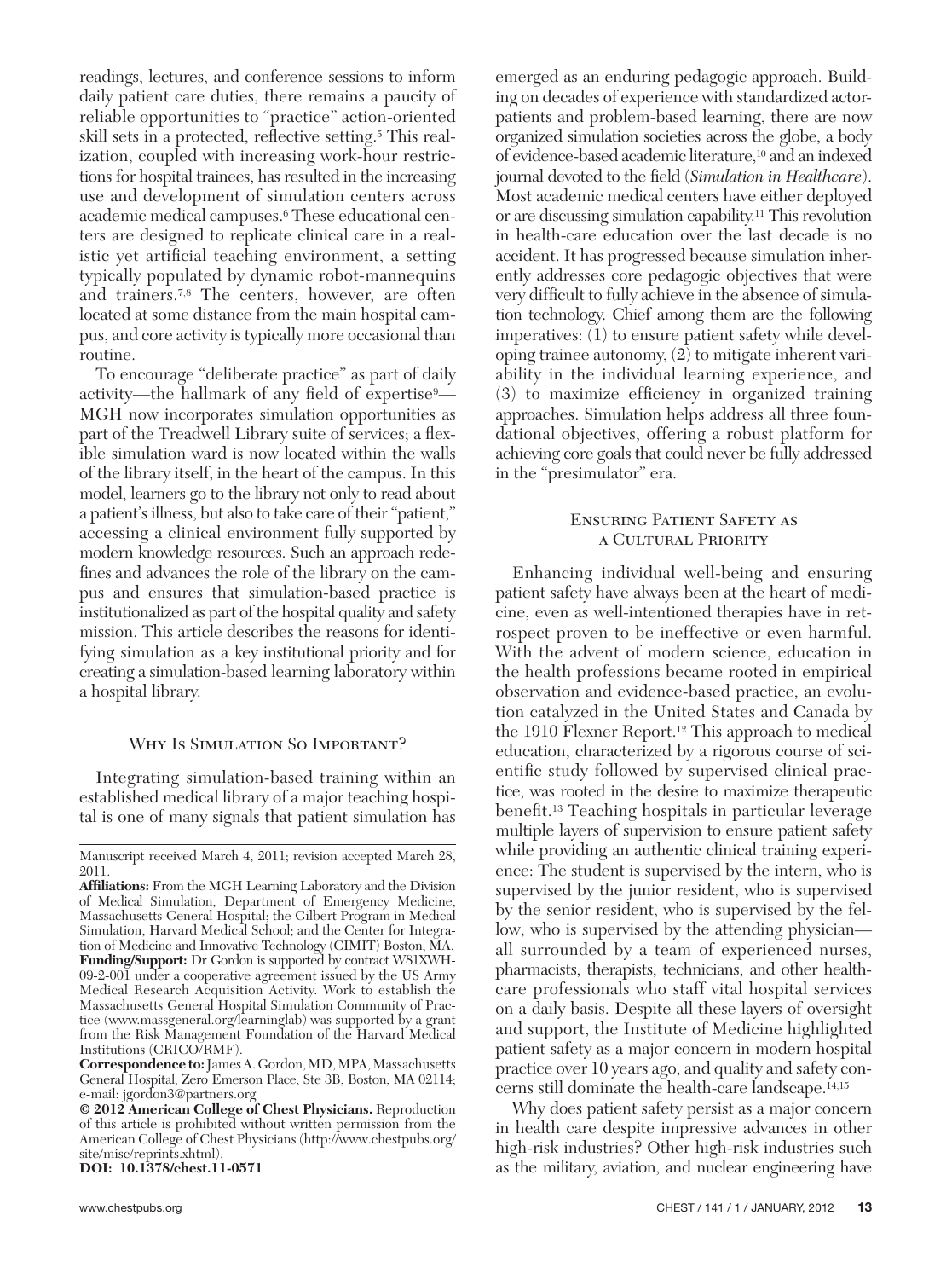all prioritized and instituted systems of routine practice to develop and maintain expert performance. Even in social and cultural pursuits like music and performance arts, or sports and games, an individual or team may practice every single day of the week in preparation for "game day." Yet prior to the advent of simulation in health care, every day was game day.

 As simulation platforms become increasingly available, the question in the "simulator era" is whether medicine will remain an outlier in serious quality and safety efforts. Such efforts require ongoing off-line practice as a routine component of the health-care enterprise. We already know that simulation-based training enhances performance, 10 but initial training is not enough; maintenance of skill requires ongoing longitudinal practice. 16 While medicine is admittedly unique—provider groups cannot practice hours per day away from actual patient care—surely our educational practice patterns can be measured in days, weeks, or months, rather than years and decades.

 Properly designed, funded, and staffed, simulationbased practice can be as accessible as a book on a library shelf, but it takes institutional commitment. Why not open (or close) the operating rooms and procedure suites 15 min later each day, allowing for a brief period of team-based practice designed to improve overall efficiency, performance, and safety (thereby leveraging the expended time and resources as a strategic investment<sup>17</sup>)? Or add 15 min of simulated practice time to daily rounds? Or use conference or lecture time as clinical practice time? We are not restricted to one "right" model, but surely we can find the time for more routine practice in health care—if not daily, then weekly, and if not weekly, then monthly. Our patients expect it, and our profession demands it.

### Mitigating Variability in Individual Learning

 Prior to the advent of simulation technology, medical learning was subject to the restrictions of "time and chance" encounters in clinical practice. Whether a particular trainee had personal experience with a particular disease process often depended on whether the provider was "on call" for the relevant consultation or hospital admission. Yet, all practitioners are expected to have core competency across their field of practice.

 In the presimulator era, there was only one solution to ensuring comprehensive experience for all trainees—spending more time with patients. Shortly after the Flexner Report, all doctors would need not only four years of medical school, but also a general postgraduate internship (still the legal standard in many states). Then, residency training beyond internship became the standard, with initial programs offering an additional year or two of experience, later progressing to incorporate multiple years of postgraduate residency training. Many residents now go on to complete fellowship programs, also initially offered as a year or two of additional training, and now even more.

 This practice of spending more time with patients not only on a daily basis but also in the yearly length of training programs—was an ideal approach to mitigating the inherent variability of an increasingly complex caseload and ensured that practitioners maintained predictable levels of excellence in the face of an ever-increasing knowledge base. However, in the 21st century, this approach appears to have reached the limit of its flexibility. Training programs cannot continue to add more years of education ad infinitum, and work-hour restrictions are actually decreasing the time trainees spend with patients. This new reality requires a fundamental reassessment of an educational paradigm in which chance encounters are mitigated by the length of training.

Simulation, by definition, offers predictable access to clinical scenarios on a compressed and controllable time schedule. By no means a substitute for the real patient, simulation offers an opportunity to expose the trainee to case scenarios that are becoming increasingly difficult to reliably provide through actual ward or clinical experience. In this way, modern simulation preserves the values of the prior era by ensuring adequate training time, but in a way that advances the quality and safety standards of a new era.

# Maximizing Efficiency Through Memorable Training

 In addition to standardizing and accelerating clinical exposure, immersive simulation can work to accelerate learning in an even more fundamental way—by replicating the kind of intense personal and emotional engagement that serves to rapidly codify and preserve new information. In essence, simulation is engaging enough to be memorable, the hallmark of Dewey's seminal theory of experiential learning. 18 A lesson learned through intense personal experience (actual or simulated) is often learned more quickly, can be recalled more readily, and may be retained longer than lessons otherwise learned.

It seems paradoxical that an artificial medical experience can be uniquely powerful in stimulating an authentic emotional response, yet intense engagement in medical simulation is a fundamental tenet of its pedagogic value. 19 The Circumplex Model of Affect,  $20,21$  as interpreted and applied by investigators of the Institute for Medical Simulation at the Center for Medical Simulation in Cambridge, Massachusetts,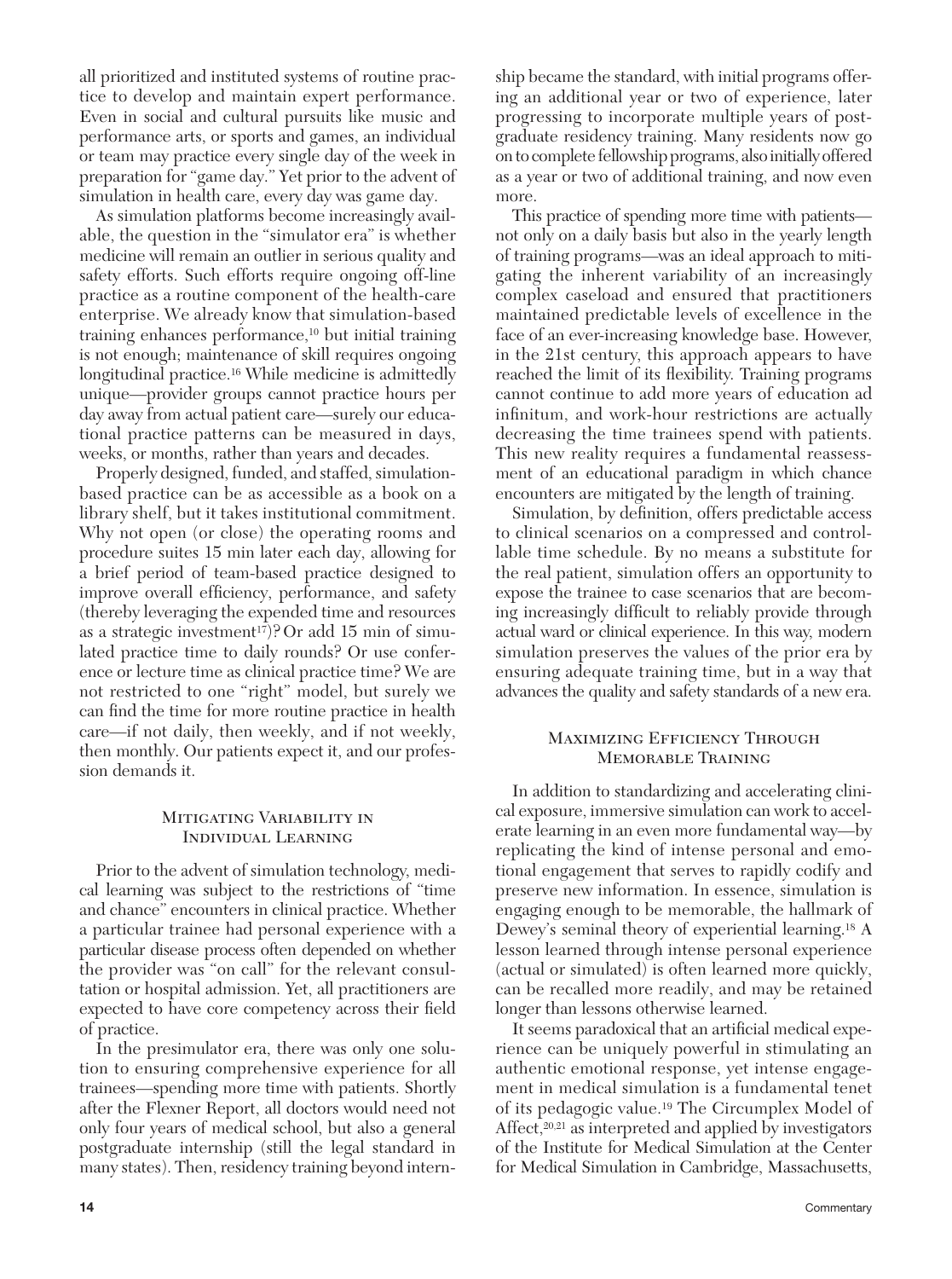offers a grounding theory for understanding the unique impact of immersive simulation. Originally derived as a research framework for understanding the spectrum of human emotional response, the model holds that individuals operate across four broadly conceived emotional states (Fig 1): (1) pleasantly activated (happy, excited); (2) pleasantly deactivated (calm, relaxed); (3) unpleasantly deactivated (sad, bored); or (4) unpleasantly activated (nervous, stressed).

 Traditional educational approaches such as lecture, readings, and conferences often engender a relatively low activation profile (Fig 1, Area A). For many learners, these experiences are pleasant, but they are typically passive and may not be particularly memorable. In contrast, individuals tend to vividly remember emotionally heightened experiences in which they are actively engaged. Health-care providers in particular often have indelible recall of memorable encounters in which important lessons are quickly learned and consolidated (eg, "I remember the case of Mr. Jones, who  $\dots$ ").

 Medical simulation—like actual patient care but without the inherent risk—appears unique in its ability to stimulate the kind of activated emotional response that provides an affective anchor for efficient learning (Fig 1, Area B). Catalyzing and controlling learner activation as part of an orchestrated educational process thus places the original theory of experiential learning firmly in the realm of mod-



FIGURE 1. The Circumplex Model of Affect<sup>20,21</sup> as hypothetically applied to the medical learning environment. Area A represents the emotional state commonly experienced by learners during traditional pedagogic exercises (eg, lectures, conferences, readings); area B represents the typical emotional state of learners during immersive simulation exercises. This dichotomy is thought to represent a unique and fundamental difference between simulation and alternative teaching and learning environments. Areas A and B of overlay on the core circumplex model represent a theory described by investigators at the Institute for Medical Simulation at the Center for Medical Simulation in Cambridge, Massachusetts. (Core circumplex model, without areas A and B, reproduced with permission from Cambridge Journals. 21 )

ern biologic and behavioral science. The concept of grounded cognition 22 updates the analytic framework, holding that "knowledge of the world is 'embodied,' or grounded, by a network of broadly distributed, diverse, multimodal states which are encoded during the experience of a given stimulus. . . . What you know about an object is therefore based, in part, on its affective impact in the past."<sup>23</sup>

 Creating and maintaining "affective impact" in a simulation environment is important not only as a teaching and learning tool but also in creating authentic conditions for evaluation and assessment. In contrast to traditional evaluation tools (ie, written tests, oral examinations), the simulated environment can be immersive enough to more accurately reveal and predict actual clinical behavior (ie, what you do in the simulation laboratory is what you will do in the real world). 24 To that end, organizations like the American Board of Medical Specialties are now actively exploring the added value of simulation for enhancing life-long learning and certification processes across physician specialties. <sup>25</sup>

#### **CONCLUSION**

 Patient simulation has emerged as an important new modality for teaching and learning in medicine. In particular, immersive simulation platforms that replicate the clinical environment promise to revolutionize medical education by enabling an enhanced level of safety, standardization, and efficiency across health-care training. Such an experiential approach seems unique in reliably catalyzing a level of emotional engagement that fosters immediate and indelible learning and allows for increasingly reliable levels of performance evaluation—all in a completely riskfree environment. As such, medical simulation is poised to emerge as a critical component of training and certification throughout health care, promising to fundamentally enhance quality and safety across disciplines.

 Over a century ago, the MGH assistant librarian described how the hospital library was "a necessity," a sentiment supported by the American College of Surgeons (1930s) and later enshrined by the standards of the Joint Commission on Accreditation of Hospitals (1950s). 3,4 In 2008, the American Board of Surgery voted to incorporate simulation-based training curricula as a certification requirement for all general surgery trainees completing residency as of 2010,<sup>26</sup> and the American Board of Anesthesiology now requires simulation training and practice as part of its Maintenance of Certification cycle.<sup>27</sup> In 2011, the year of the MGH Bicentennial Celebration, we are proud to integrate simulation into our historic medical library, a partnership that will not only enhance and